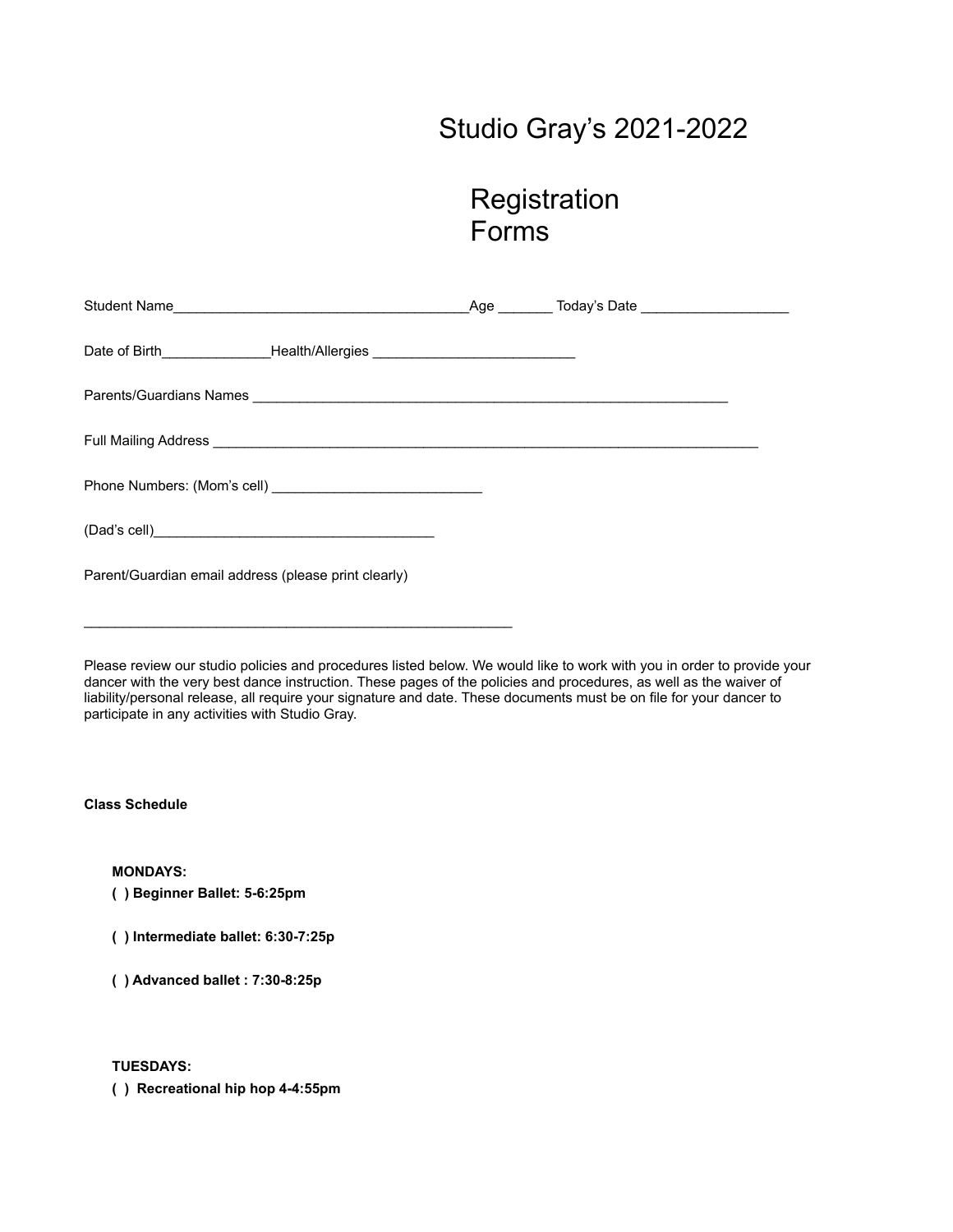- **( ) Beginner Tap 4-4:55pm**
- **( ) Creative Movement: 5-5:55 pm**
- **( ) Stretch/Technique: 6-7:30 pm**

### **WEDNESDAYS:**

- **( ) Intermediate Tap: 5:30-6:25 pm**
- **( ) Advance tap: 6:30-7:25 pm**

## **THURSDAYS:**

- **( ) Pom 4:30-5:25 pm**
- **( ) Intermediate Hip Hop: 5:30-6:25p**
- **( ) Advanced HipHop: 6:30-7:20pm**
- **( ) Summer camp**

#### **Classes are weekly, payments are MONTHLY:**

# **( ) 1 Hour: \$75.00 ( ) 2 Hours: \$100.00 ( ) 3 Hours: \$125.00 ( ) 4 Hours: \$150.00 ( ) Unlimited: \$175.00 ( )**

**( ) 10% off for families who pay by the semester in July. ( ) 20% off for families who pay yearly in July.**

#### **Sibling discount is 10%**

This registration will remain in effect for the Season 2021-2022(June 2021- May 2022). Your student's level will not change, unless you are informed by the artistic director. My signature below indicates that I am responsible for the Season's tuition regardless of attendance.

Parent's Signature \_\_\_\_\_\_\_\_\_\_\_\_\_\_\_\_\_\_\_\_\_\_\_\_\_\_\_\_\_\_\_\_\_\_\_\_\_\_\_\_\_\_\_\_\_\_\_\_\_\_

Date \_\_\_\_\_\_\_\_\_\_\_\_\_\_\_\_\_

**Tuition** - Semester payment is due the first class of the semester. **Monthly payments are due in a month's advance. It is considered delinquent after the 10th and subject to a mandatory \$25.00 late fee, NO EXCEPTIONS**. Your dancer will not be able to participate in class until tuition and late fees are paid. Contact Kristin for any tuition issues. We will try our best to work with you. - Debit/credit cards and checks are acceptable forms of payment. All checks should be made payable to Studio Gray. Please place payments in a sealed envelope addressed to Studio Gray with your child's name on the envelope as well. - Studio Gray does send monthly invoices. It is the parent's responsibility to make tuition payments